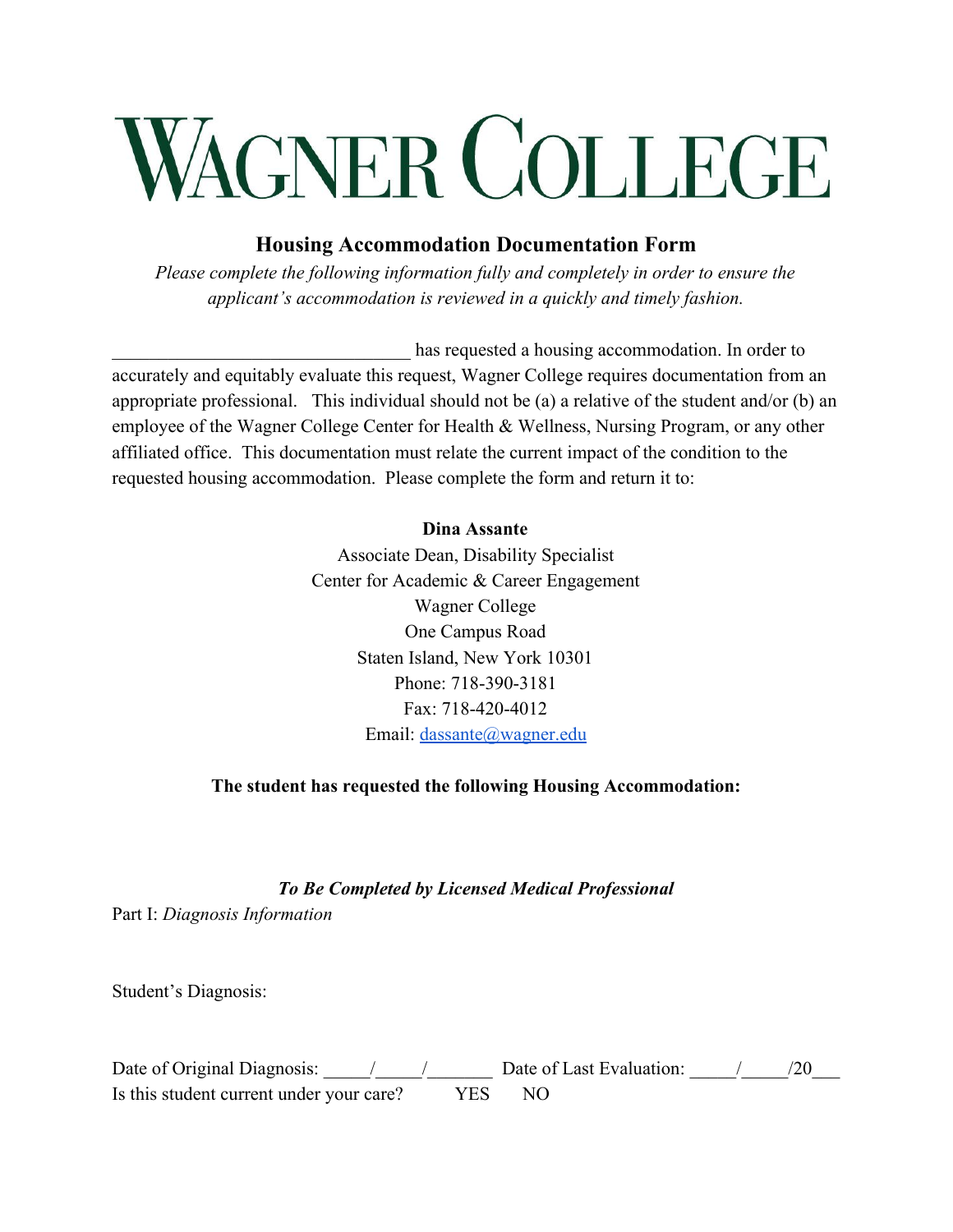How long has the student been under your care? \_\_\_\_\_\_\_\_\_\_\_\_\_\_\_\_\_\_\_\_\_\_\_\_\_\_\_\_\_\_\_\_\_ Summary of Most Recent Evaluation:

Please describe treatments and/or medications that are currently being prescribed or use to minimize the impact of this condition:

Describe the expected duration, stability or progression of the condition:

Describe the current limitation(s) imposed by the condition (academic, social, medical, etc.):

What steps has the student taken to address the conditions?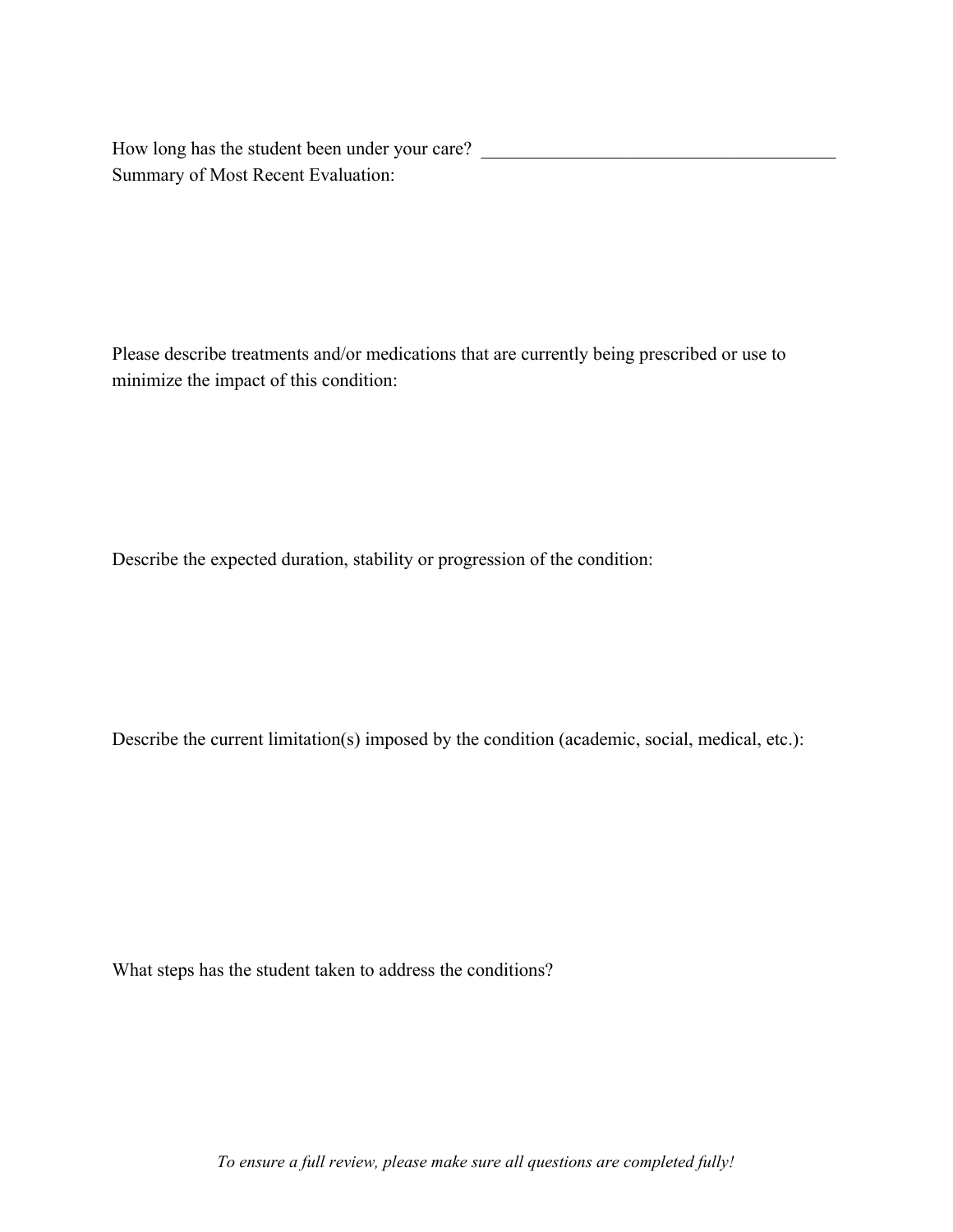Part II: *Accommodation Recommendation*

Explain how the request housing accommodation will address the condition:

In your opinion, what are the possible consequences if the College is unable to meet the accommodation?

Can the student be successful if they are assigned to a housing environment with a student(s) of similar conditions? Why or why not?

In your opinion, should the student have any condition(s) listed in this request form registered with the Office of Disability Services? Why or why not?

In your opinion, should the student have any condition(s) listed in this request form registered with the Center for Health & Wellness?

What are possible alternatives if the request accommodation is not available?

*To ensure a full review, please make sure all questions are completed fully!*